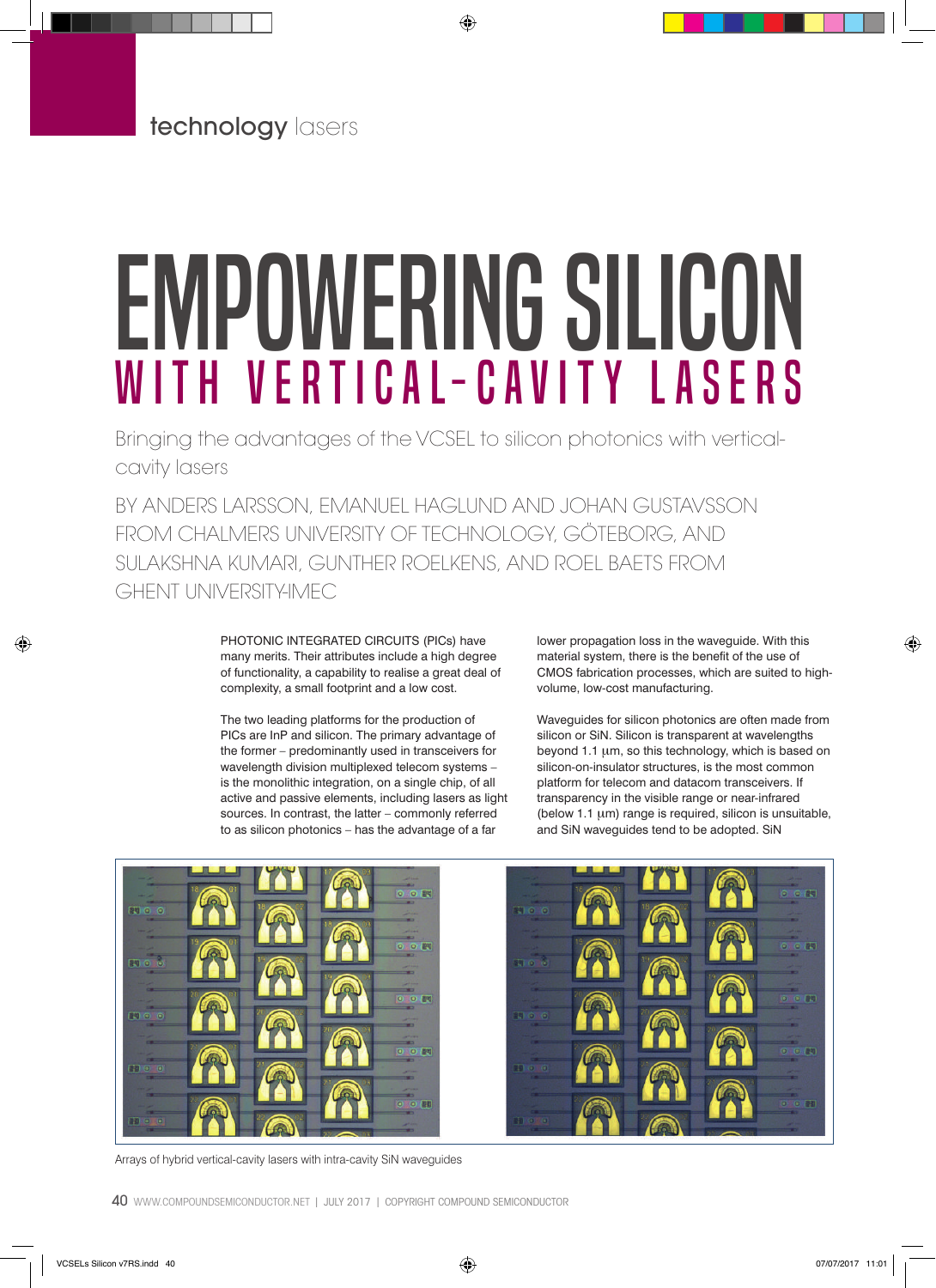

Figure 1. A bio-photonic SiN PIC sensor chip with integrated micro-ring resonators coated by receptor layers, a heterogeneously integrated current tuneable laser, and flip-chip integrated laser driver and grating coupled photodetectors.

technology is often used to fabricate PICs for biophotonics and life sciences, where wavelengths in the visible and very-near-infrared are of particular interest.

One major challenges for any PIC made with silicon photonics is the integration of the light source. Difficulties arise from the lack of a direct bandgap for silicon and its compatible compounds, such as SiGe and SiN. A direct bandgap material is essential, as it is a prerequisite for efficient light generation and amplification.

Most of the producers of silicon PICs select one of three approaches to integrate the lasers to the chips. Their least mature option is monolithic integration, which involves hetero-epitaxial growth of compound semiconductors on to silicon. One alternative is heterogeneous integration, which involves attaching epitaxial compound semiconductor structures to silicon using either die or wafer bonding. The resulting structure is processed to form lasers, allowing the merger of otherwise incompatible materials to yield a high-performance laser. There is also a third



Figure 2. The concept of hybrid vertical-cavity laser integration on SiN PICs. Upper: Cross-sectional view of the 'half III-V VCSEL' bonded to a dielectric DBR on silicon with an intra-cavity SiN waveguide with a weak diffraction grating on top. During each round-trip in the vertical cavity, a certain fraction of the photons stored in the cavity is tapped off to the in-plane intra-cavity waveguide. Lower: Top view of the SiN waveguide and grating onto which the 'half III-V VCSEL' is bonded.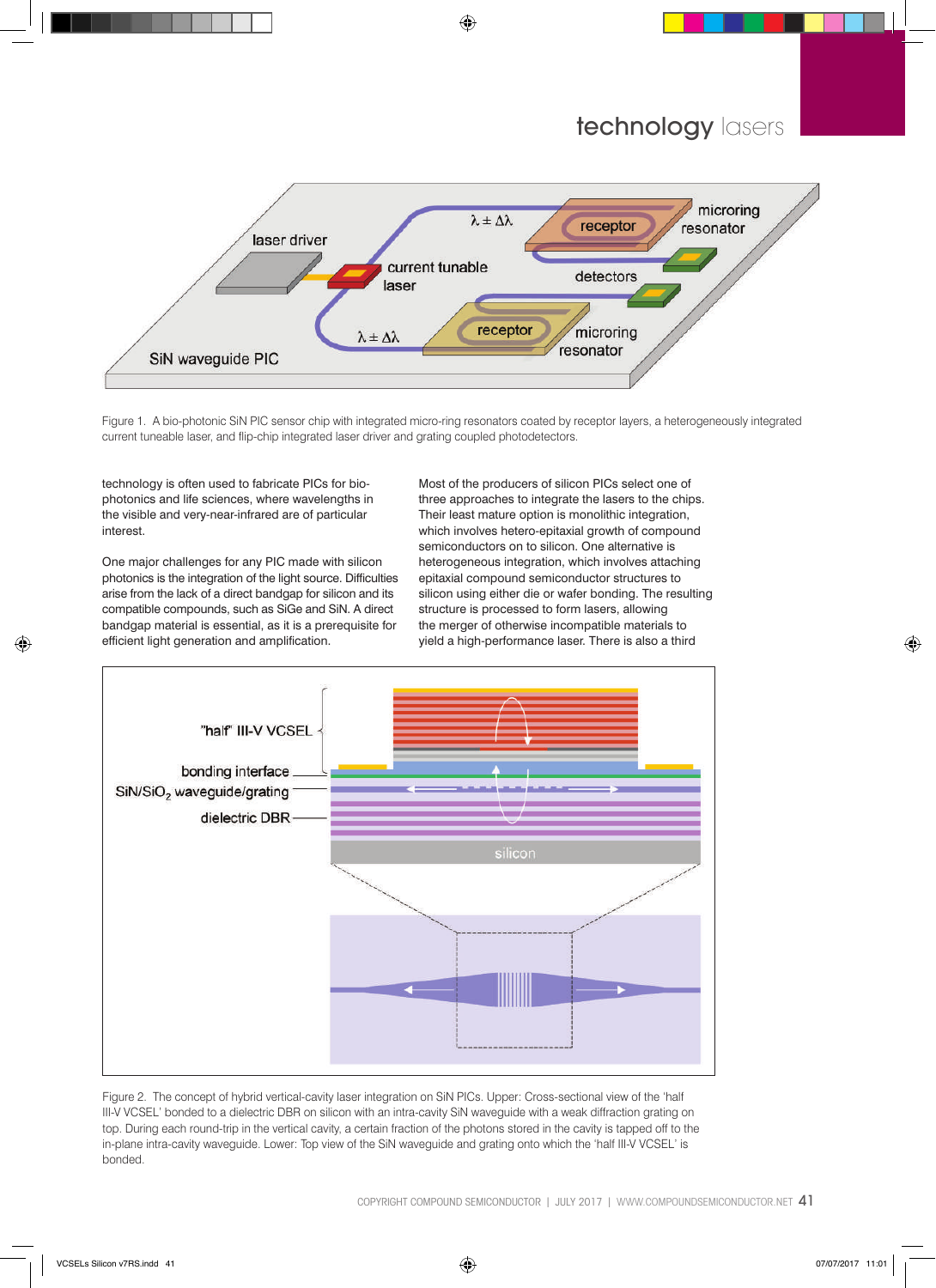

Figure 3. The GaAs-based surface-emitting version of the hybrid vertical-cavity laser, lacking the intra-cavity SiN waveguide and grating for in-plane emission.

approach: hybrid integration. In this case, light from a stand-alone laser is coupled to the on-chip silicon or SiN waveguide.

Regardless of the approach, most engineers incorporate an in-plane laser in their PIC. However, its performance is not ideal: it has high bias and modulation currents, it operates with a low power conversion efficiency, and it has a large footprint.

## VCSEL virtues

For data communication, sensing and some highpower applications, the most common laser used today is not an in-plane device, but a VCSEL. Its success stems from: its small optical mode and gain volumes, enabling efficient operation and high-speed modulation at low currents; and its vertical geometry, which provides surface emission and enables dense twodimensional arrays and low-cost fabrication and testing.

The success of VCSELs raises an obvious question: can it, or a device like it, provide the light sources for silicon photonics? If it could, it would empower silicon photonics with a class of lasers that offer a low current, a high efficiency and a small footprint.

Given all this promise, it is of no surprise that many

groups have tried to develop silicon PICs that feature flip-chip integration of long-wavelength (InP-based) and short-wavelength (GaAs-based) VCSELs over optical coupling elements, such as gratings and mirrors. However, this approach does not deliver a wafer-scale process. Instead, it involves accurate, time-consuming alignment of individual VCSELs in a back-end process.

What's needed is a wafer-scale compatible process. Fulfilling this goal is our partnership between researchers at Chalmers University of Technology and Ghent University-imec. Together we have developed a process for the heterogeneous integration of hybrid vertical-cavity lasers.

At the heart of our technology is the formation of a hybrid vertical-cavity laser via the bonding of an epitaxial III-V structure – it contains the upper reflector and an active region that provides optical gain under current injection – to a lower reflector on the silicon substrate. This approach forms a hybrid vertical cavity.

With our technology, light is coupled to an in-plane silicon or SiN waveguide with an optical element in the cavity. This element taps off power to the waveguide.

Our technology is applicable to many material

Figure 4. Optical field intensity and refractive index along the optical axis of the hybrid vertical-cavity laser.

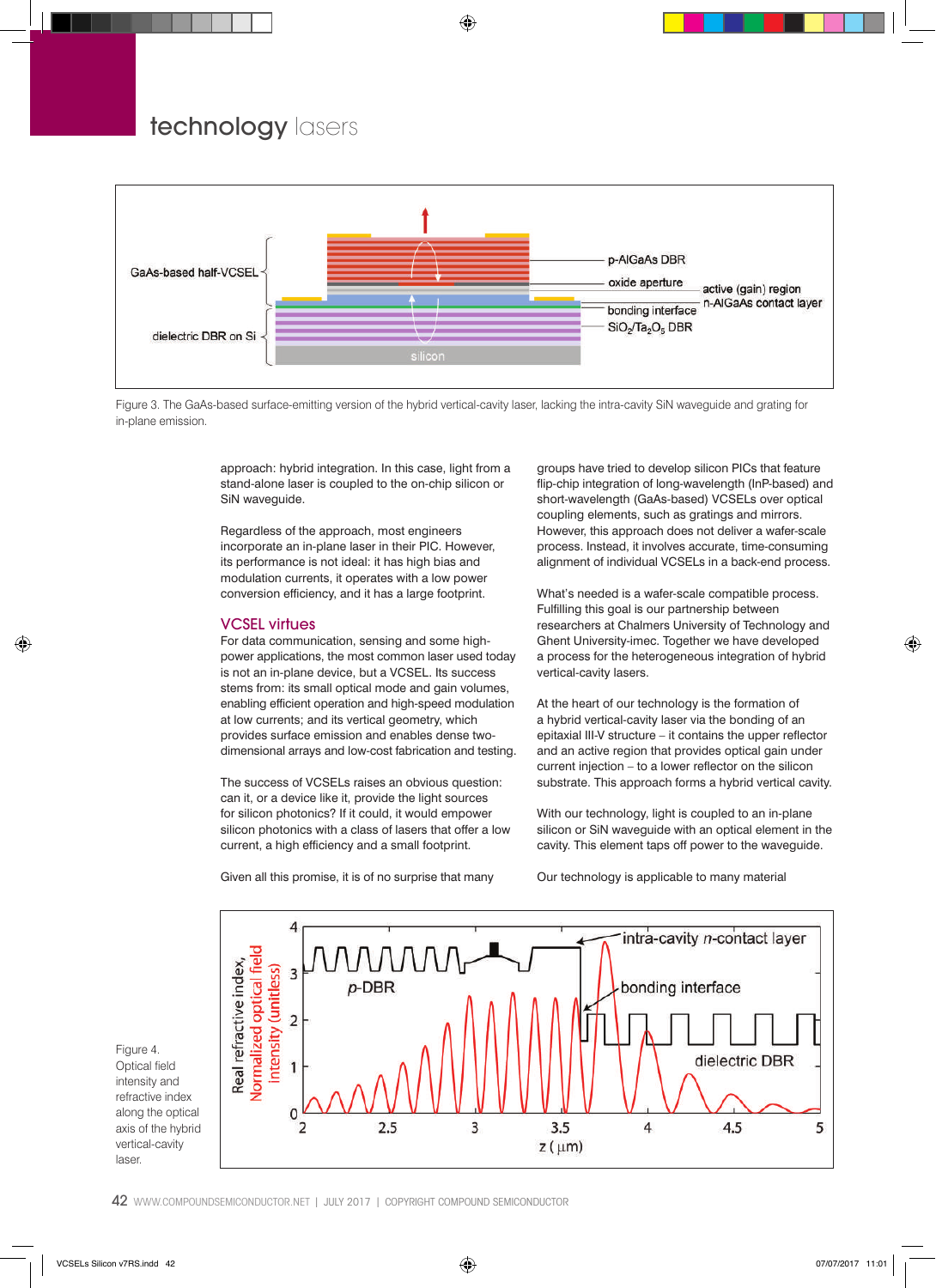

Figure 5. Illustration of the fabrication process for the GaAs-based hybrid vertical-cavity laser. (1) Bonding of III-V die on the silicon part using adhesive bonding. (2) Removal of the GaAs substrate. (3) Top contact metallization, mesa etching, selective oxidation, and bottom contact metallization. (4) Planarization with BCB and deposition of pad metals.

systems. It is compatible with GaAs, InP, and GaSbbased materials, for emission in the very-near-infrared, near-infrared, and mid-infrared, respectively; and with the development of GaN-based materials, it may become useful for visible light sources.

We are not the only team pursuing this type of approach. However, we distinguish ourselves by working with GaAs-based materials and targeting light source integration for the very-near-infrared. Meanwhile our peers, the group of Connie Chang-Hasnain at the University of California at Berkeley and the group of Il-Sug Chung at the Technical University of Denmark, use InP-based materials as near-infrared sources.

The GaAs-based, hybrid vertical-cavity laser technology that we are developing forms part of the European Horizon 2020 project PIX4life. The project, co-ordinated by imec and involving 15 partners across Europe, aims to establish a SiN PIC pilot-line for life science applications in the visible and very-nearinfrared. An intended outcome of our efforts is a line that will aid product development for a broad range of industrial customers.

One example of a device developed on this line is a bio-photonic sensor (see Figure 1). This chip contains micro-ring resonators coated by receptors. The receptors selectively bind target analytes, leading to a shift in the micro-ring resonance frequency. Sensing

these shifts is an on-chip current tuneable laser, which interrogates multiple sensors with different receptors. For this kind of sensing PIC, the hybrid vertical-cavity laser is potentially the ideal light source.

To enable on-chip integration of hybrid vertical-cavity lasers, we are developing an integration platform that features a dielectric distributed Bragg reflector (DBR) buried under the waveguide on the silicon substrate (see Figure 2). We accomplish this by bonding the epitaxial structure with the upper DBR and the active region to the silicon wafer to form the hybrid verticalcavity. A shallow grating etched in the intra-cavity waveguide diffracts light to the in-plane waveguide. Note that an additional benefit of the buried DBR is that it can improve the efficiency of grating couplers used to couple light from the PIC into the likes of optical fibres or flip-chip integrated detectors.

### Surface-emitting lasers

An ultimate goal of our project is to demonstrate on-chip waveguide-coupled integration of hybrid vertical-cavity lasers. However, we begin by taking a step towards this: a surface-emitting version, which is a VCSEL. By taking this route, we can develop and implement the integration architecture, and then investigate its performance characteristics and limitations.

Our intermediate structure features a  $SiO_2/Ta_2O_5$  DBR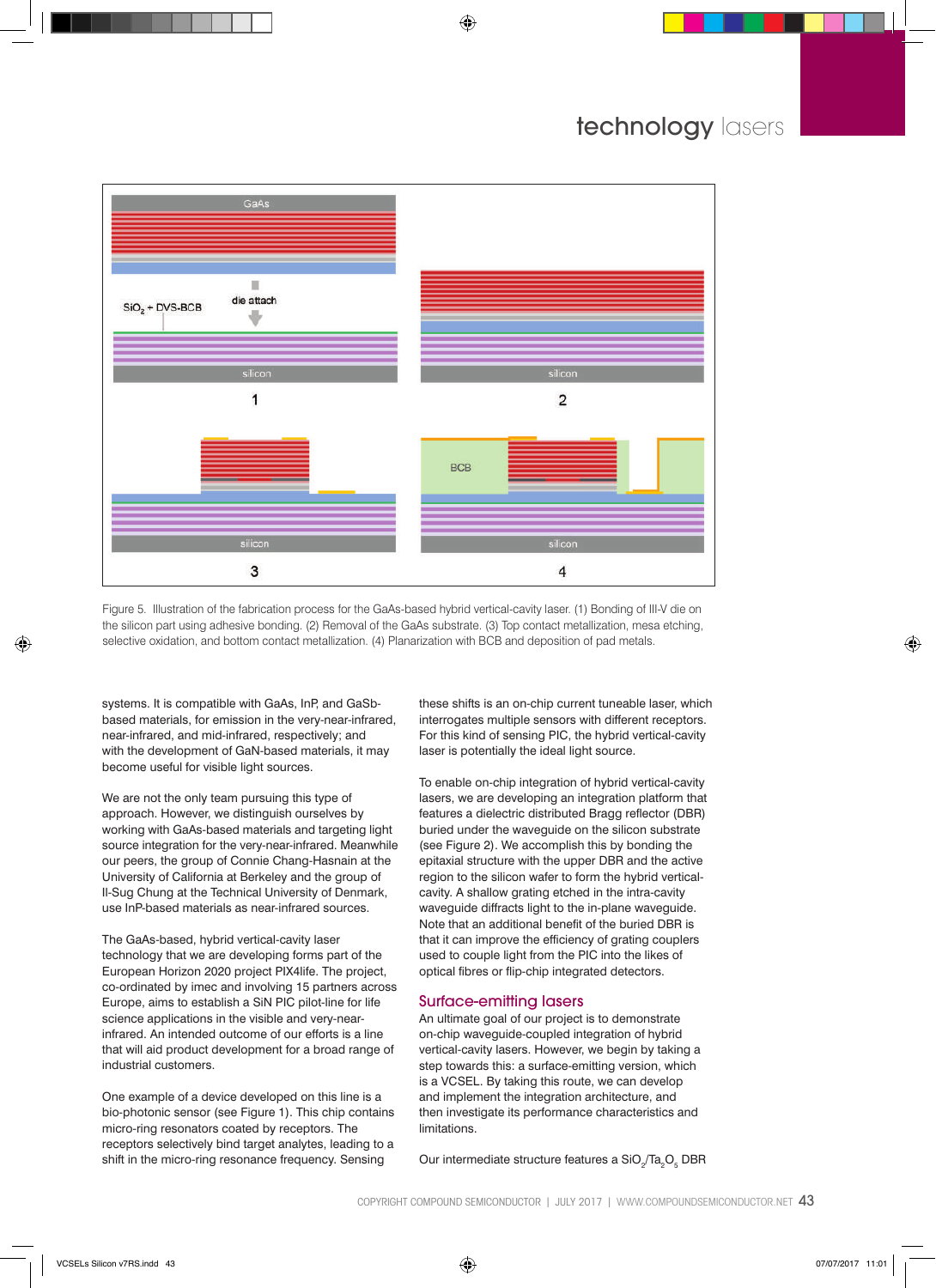on silicon for the lower reflector, on which we bond a GaAs-based epitaxial structure with a *p*-type AlGaAs DBR, an active region with strained InGaAs quantum wells, and an intra-cavity *n*-type AlGaAs contact layer (see Figure 3). As is often the case for GaAsbased VCSELs, we use selective oxidation to form an oxide aperture for transverse current and optical confinement.

We have designed our hybrid vertical-cavity laser for 850 nm emission. With the design we are pursuing, the optical field extends over the GaAs-based and silicon-based parts of the hybrid cavity (see Figure 4).

Fabrication of our developmental structure begins with the preparation of its two parts (see Figure 5). They are formed by depositing the dielectric DBR on the silicon wafer and growing the epitaxial structure on the GaAs substrate by MOCVD. An additional thin layer of  $\mathrm{SiO}_2$  is deposited on the dielectric DBR, followed by spin-coating a film of the polymer DVS-BCB, which acts as an agent for adhesive bonding.

With our approach, the thickness of the bonding interface is defined by the combined thicknesses of the SiO<sub>2</sub> layer and the polymer. The polymer thickness is fixed at 40 nm, while the thickness of the SiO<sub>2</sub> layer is varied to control the interface thickness. Careful control of the thickness of the bonding layer is crucial, because it determines the length of the resonator and thus the emission wavelength.

After this step, dies of the GaAs-based epi-structure are bonded to the dielectric DBR on silicon, before the GaAs substrate is removed. Standard fabrication techniques for oxide-confined VCSELs are then employed, including mesa etching down to the intracavity contact layer, selective oxidation, and deposition of contact and pad metals. To cut capacitance,



Figure 6. Upper: Optical microscope images of a single hybrid vertical-cavity laser and an array of such lasers. Lower: Scanning electron microscope images of a focused ion beam cross-section through the hybrid vertical-cavity laser (before BCB planarization).



Figure 7. Left: Output power and voltage as a function of drive current at temperatures from 20°C to 100°C for an 850 nm hybrid vertical-cavity laser with an oxide aperture diameter of 10 μm. Right: Dependence of threshold current on temperature.